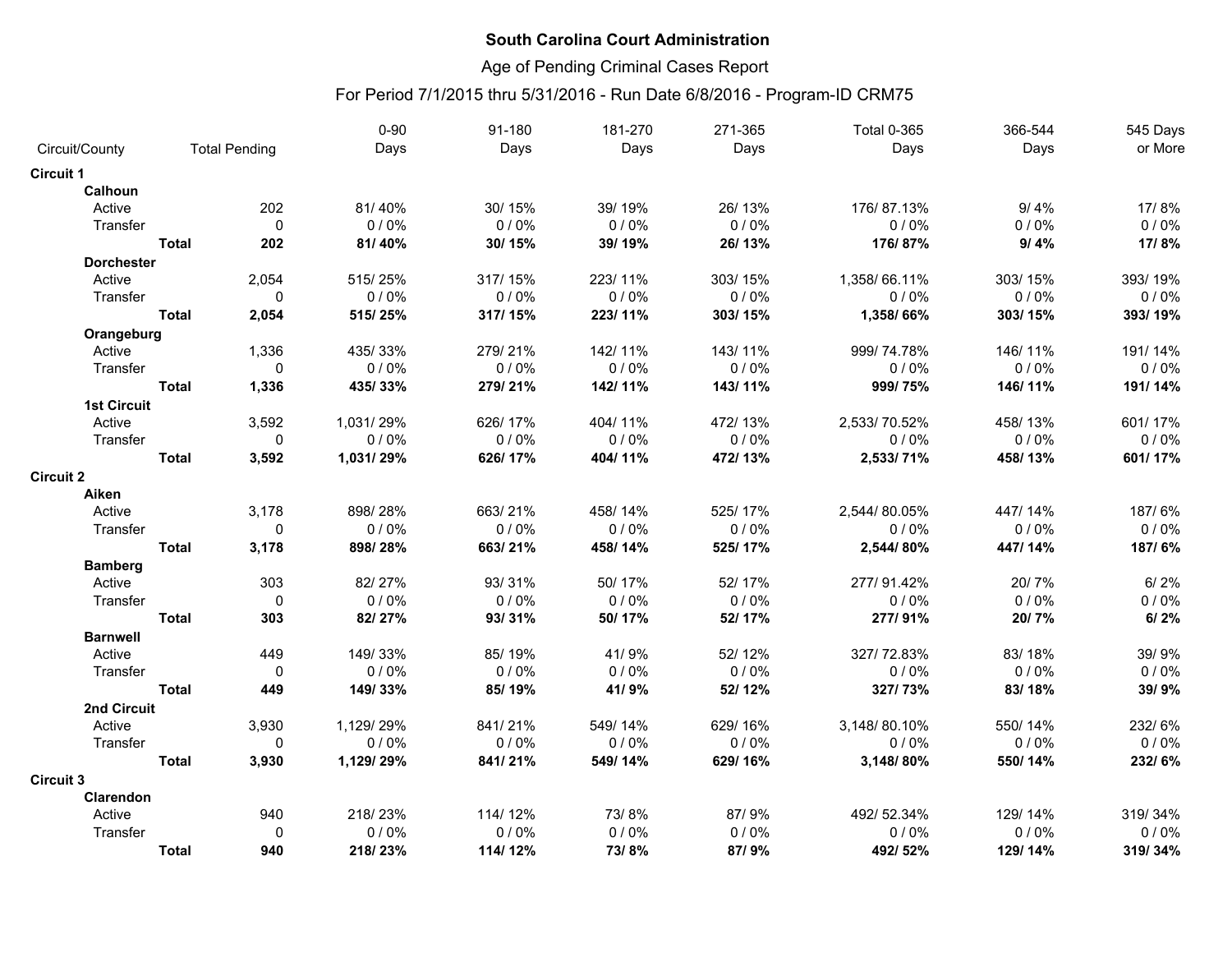### Age of Pending Criminal Cases Report

# For Period 7/1/2015 thru 5/31/2016 - Run Date 6/8/2016 - Program-ID CRM75

| Days<br>Days<br>Days<br>Days<br>or More<br>Circuit/County<br><b>Total Pending</b><br>Days<br>Days<br>Lee<br>Active<br>283<br>98/35%<br>13/5%<br>25/9%<br>77/27%<br>31/11%<br>167/59.01%<br>39/14%<br>$\mathbf 0$<br>0/0%<br>0/0%<br>0/0%<br>0/0%<br>0/0%<br>0/0%<br>0/0%<br>Transfer<br>283<br>98/35%<br>31/11%<br>13/5%<br>25/9%<br>167/59%<br>77/27%<br>39/14%<br><b>Total</b><br><b>Sumter</b><br>3,648<br>526/14%<br>455/12%<br>263/7%<br>333/9%<br>1,577/43.23%<br>493/14%<br>1,578/43%<br>Active<br>$0/0\%$<br>Transfer<br>0/0%<br>0/0%<br>0/0%<br>0/0%<br>$\mathbf 0$<br>0/0%<br>0/0%<br><b>Total</b><br>263/7%<br>333/9%<br>3,648<br>526/14%<br>455/12%<br>1,577/43%<br>493/14%<br>1,578/43%<br>Williamsburg<br>61/8%<br>349/44%<br>786<br>146/19%<br>116/15%<br>32/4%<br>355/45.17%<br>82/10%<br>Active<br>0/0%<br>0/0%<br>0/0%<br>0/0%<br>0/0%<br>0/0%<br>0/0%<br>$\mathbf 0$<br>Transfer<br><b>Total</b><br>786<br>146/19%<br>116/15%<br>32/4%<br>61/8%<br>82/10%<br>349/44%<br>355/45%<br>3rd Circuit<br>5,657<br>381/7%<br>Active<br>988/17%<br>716/13%<br>506/9%<br>2,591/45.80%<br>781/14%<br>2,285/40%<br>$\mathbf 0$<br>$0/0\%$<br>0/0%<br>0/0%<br>0/0%<br>0/0%<br>0/0%<br>0/0%<br>Transfer<br>381/7%<br>506/9%<br><b>Total</b><br>5,657<br>988/17%<br>716/13%<br>2,591/46%<br>781/14%<br>2,285/40%<br><b>Circuit 4</b><br><b>Chesterfield</b><br>620<br>165/27%<br>120/19%<br>130/21%<br>55/9%<br>470/75.81%<br>42/7%<br>108/17%<br>Active<br>$0/0\%$<br>Transfer<br>$\mathbf 0$<br>0/0%<br>0/0%<br>0/0%<br>0/0%<br>$0/0\%$<br>$0/0\%$<br><b>Total</b><br>165/27%<br>130/21%<br>55/9%<br>470/76%<br>42/7%<br>108/17%<br>620<br>120/19%<br><b>Darlington</b><br>625/25%<br>291/12%<br>216/9%<br>248/10%<br>368/15%<br>732/30%<br>Active<br>2,480<br>1,380/55.65%<br>0/0%<br>$0/0\%$<br>0/0%<br>0/0%<br>0/0%<br>$0/0\%$<br>0/0%<br>Transfer<br>$\mathbf 0$<br><b>Total</b><br>2,480<br>625/25%<br>291/12%<br>216/9%<br>248/10%<br>1,380/56%<br>368/15%<br>732/30%<br><b>Dillon</b><br>Active<br>577<br>65/11%<br>42/7%<br>217/38%<br>139/24%<br>463/80.24%<br>43/7%<br>71/12%<br>$\mathbf 0$<br>0/0%<br>0/0%<br>0/0%<br>0/0%<br>0/0%<br>0/0%<br>0/0%<br>Transfer<br>577<br>42/7%<br><b>Total</b><br>217/38%<br>139/24%<br>65/11%<br>463/80%<br>43/7%<br>71/12%<br><b>Marlboro</b><br>Active<br>518<br>180/35%<br>77/15%<br>69/13%<br>48/9%<br>374/72.20%<br>40/8%<br>104/20%<br>$\mathbf 0$<br>0/0%<br>0/0%<br>0/0%<br>0/0%<br>0/0%<br>Transfer<br>0/0%<br>0/0%<br>518<br><b>Total</b><br>180/35%<br>77/15%<br>69/13%<br>48/9%<br>374/72%<br>40/8%<br>104/20%<br>4th circuit<br>1,187/28%<br>1,015/24%<br>Active<br>4,195<br>627/15%<br>480/11%<br>393/9%<br>2,687/64.05%<br>493/12%<br>0/0%<br>0/0%<br>Transfer<br>$\mathbf 0$<br>0/0%<br>0/0%<br>0/0%<br>0/0%<br>0/0%<br><b>Total</b><br>1,187/28%<br>480/11%<br>393/9%<br>2,687/64%<br>1,015/24%<br>4,195<br>627/15%<br>493/12% |                  |  | $0 - 90$ | 91-180 | 181-270 | 271-365 | <b>Total 0-365</b> | 366-544 | 545 Days |
|----------------------------------------------------------------------------------------------------------------------------------------------------------------------------------------------------------------------------------------------------------------------------------------------------------------------------------------------------------------------------------------------------------------------------------------------------------------------------------------------------------------------------------------------------------------------------------------------------------------------------------------------------------------------------------------------------------------------------------------------------------------------------------------------------------------------------------------------------------------------------------------------------------------------------------------------------------------------------------------------------------------------------------------------------------------------------------------------------------------------------------------------------------------------------------------------------------------------------------------------------------------------------------------------------------------------------------------------------------------------------------------------------------------------------------------------------------------------------------------------------------------------------------------------------------------------------------------------------------------------------------------------------------------------------------------------------------------------------------------------------------------------------------------------------------------------------------------------------------------------------------------------------------------------------------------------------------------------------------------------------------------------------------------------------------------------------------------------------------------------------------------------------------------------------------------------------------------------------------------------------------------------------------------------------------------------------------------------------------------------------------------------------------------------------------------------------------------------------------------------------------------------------------------------------------------------------------------------------------------------------------------------------------------------------------------------------------------------------------------------------------------------------------------------------------------------------------------------------------------------------------------------------|------------------|--|----------|--------|---------|---------|--------------------|---------|----------|
|                                                                                                                                                                                                                                                                                                                                                                                                                                                                                                                                                                                                                                                                                                                                                                                                                                                                                                                                                                                                                                                                                                                                                                                                                                                                                                                                                                                                                                                                                                                                                                                                                                                                                                                                                                                                                                                                                                                                                                                                                                                                                                                                                                                                                                                                                                                                                                                                                                                                                                                                                                                                                                                                                                                                                                                                                                                                                                    |                  |  |          |        |         |         |                    |         |          |
|                                                                                                                                                                                                                                                                                                                                                                                                                                                                                                                                                                                                                                                                                                                                                                                                                                                                                                                                                                                                                                                                                                                                                                                                                                                                                                                                                                                                                                                                                                                                                                                                                                                                                                                                                                                                                                                                                                                                                                                                                                                                                                                                                                                                                                                                                                                                                                                                                                                                                                                                                                                                                                                                                                                                                                                                                                                                                                    | <b>Circuit 3</b> |  |          |        |         |         |                    |         |          |
|                                                                                                                                                                                                                                                                                                                                                                                                                                                                                                                                                                                                                                                                                                                                                                                                                                                                                                                                                                                                                                                                                                                                                                                                                                                                                                                                                                                                                                                                                                                                                                                                                                                                                                                                                                                                                                                                                                                                                                                                                                                                                                                                                                                                                                                                                                                                                                                                                                                                                                                                                                                                                                                                                                                                                                                                                                                                                                    |                  |  |          |        |         |         |                    |         |          |
|                                                                                                                                                                                                                                                                                                                                                                                                                                                                                                                                                                                                                                                                                                                                                                                                                                                                                                                                                                                                                                                                                                                                                                                                                                                                                                                                                                                                                                                                                                                                                                                                                                                                                                                                                                                                                                                                                                                                                                                                                                                                                                                                                                                                                                                                                                                                                                                                                                                                                                                                                                                                                                                                                                                                                                                                                                                                                                    |                  |  |          |        |         |         |                    |         |          |
|                                                                                                                                                                                                                                                                                                                                                                                                                                                                                                                                                                                                                                                                                                                                                                                                                                                                                                                                                                                                                                                                                                                                                                                                                                                                                                                                                                                                                                                                                                                                                                                                                                                                                                                                                                                                                                                                                                                                                                                                                                                                                                                                                                                                                                                                                                                                                                                                                                                                                                                                                                                                                                                                                                                                                                                                                                                                                                    |                  |  |          |        |         |         |                    |         |          |
|                                                                                                                                                                                                                                                                                                                                                                                                                                                                                                                                                                                                                                                                                                                                                                                                                                                                                                                                                                                                                                                                                                                                                                                                                                                                                                                                                                                                                                                                                                                                                                                                                                                                                                                                                                                                                                                                                                                                                                                                                                                                                                                                                                                                                                                                                                                                                                                                                                                                                                                                                                                                                                                                                                                                                                                                                                                                                                    |                  |  |          |        |         |         |                    |         |          |
|                                                                                                                                                                                                                                                                                                                                                                                                                                                                                                                                                                                                                                                                                                                                                                                                                                                                                                                                                                                                                                                                                                                                                                                                                                                                                                                                                                                                                                                                                                                                                                                                                                                                                                                                                                                                                                                                                                                                                                                                                                                                                                                                                                                                                                                                                                                                                                                                                                                                                                                                                                                                                                                                                                                                                                                                                                                                                                    |                  |  |          |        |         |         |                    |         |          |
|                                                                                                                                                                                                                                                                                                                                                                                                                                                                                                                                                                                                                                                                                                                                                                                                                                                                                                                                                                                                                                                                                                                                                                                                                                                                                                                                                                                                                                                                                                                                                                                                                                                                                                                                                                                                                                                                                                                                                                                                                                                                                                                                                                                                                                                                                                                                                                                                                                                                                                                                                                                                                                                                                                                                                                                                                                                                                                    |                  |  |          |        |         |         |                    |         |          |
|                                                                                                                                                                                                                                                                                                                                                                                                                                                                                                                                                                                                                                                                                                                                                                                                                                                                                                                                                                                                                                                                                                                                                                                                                                                                                                                                                                                                                                                                                                                                                                                                                                                                                                                                                                                                                                                                                                                                                                                                                                                                                                                                                                                                                                                                                                                                                                                                                                                                                                                                                                                                                                                                                                                                                                                                                                                                                                    |                  |  |          |        |         |         |                    |         |          |
|                                                                                                                                                                                                                                                                                                                                                                                                                                                                                                                                                                                                                                                                                                                                                                                                                                                                                                                                                                                                                                                                                                                                                                                                                                                                                                                                                                                                                                                                                                                                                                                                                                                                                                                                                                                                                                                                                                                                                                                                                                                                                                                                                                                                                                                                                                                                                                                                                                                                                                                                                                                                                                                                                                                                                                                                                                                                                                    |                  |  |          |        |         |         |                    |         |          |
|                                                                                                                                                                                                                                                                                                                                                                                                                                                                                                                                                                                                                                                                                                                                                                                                                                                                                                                                                                                                                                                                                                                                                                                                                                                                                                                                                                                                                                                                                                                                                                                                                                                                                                                                                                                                                                                                                                                                                                                                                                                                                                                                                                                                                                                                                                                                                                                                                                                                                                                                                                                                                                                                                                                                                                                                                                                                                                    |                  |  |          |        |         |         |                    |         |          |
|                                                                                                                                                                                                                                                                                                                                                                                                                                                                                                                                                                                                                                                                                                                                                                                                                                                                                                                                                                                                                                                                                                                                                                                                                                                                                                                                                                                                                                                                                                                                                                                                                                                                                                                                                                                                                                                                                                                                                                                                                                                                                                                                                                                                                                                                                                                                                                                                                                                                                                                                                                                                                                                                                                                                                                                                                                                                                                    |                  |  |          |        |         |         |                    |         |          |
|                                                                                                                                                                                                                                                                                                                                                                                                                                                                                                                                                                                                                                                                                                                                                                                                                                                                                                                                                                                                                                                                                                                                                                                                                                                                                                                                                                                                                                                                                                                                                                                                                                                                                                                                                                                                                                                                                                                                                                                                                                                                                                                                                                                                                                                                                                                                                                                                                                                                                                                                                                                                                                                                                                                                                                                                                                                                                                    |                  |  |          |        |         |         |                    |         |          |
|                                                                                                                                                                                                                                                                                                                                                                                                                                                                                                                                                                                                                                                                                                                                                                                                                                                                                                                                                                                                                                                                                                                                                                                                                                                                                                                                                                                                                                                                                                                                                                                                                                                                                                                                                                                                                                                                                                                                                                                                                                                                                                                                                                                                                                                                                                                                                                                                                                                                                                                                                                                                                                                                                                                                                                                                                                                                                                    |                  |  |          |        |         |         |                    |         |          |
|                                                                                                                                                                                                                                                                                                                                                                                                                                                                                                                                                                                                                                                                                                                                                                                                                                                                                                                                                                                                                                                                                                                                                                                                                                                                                                                                                                                                                                                                                                                                                                                                                                                                                                                                                                                                                                                                                                                                                                                                                                                                                                                                                                                                                                                                                                                                                                                                                                                                                                                                                                                                                                                                                                                                                                                                                                                                                                    |                  |  |          |        |         |         |                    |         |          |
|                                                                                                                                                                                                                                                                                                                                                                                                                                                                                                                                                                                                                                                                                                                                                                                                                                                                                                                                                                                                                                                                                                                                                                                                                                                                                                                                                                                                                                                                                                                                                                                                                                                                                                                                                                                                                                                                                                                                                                                                                                                                                                                                                                                                                                                                                                                                                                                                                                                                                                                                                                                                                                                                                                                                                                                                                                                                                                    |                  |  |          |        |         |         |                    |         |          |
|                                                                                                                                                                                                                                                                                                                                                                                                                                                                                                                                                                                                                                                                                                                                                                                                                                                                                                                                                                                                                                                                                                                                                                                                                                                                                                                                                                                                                                                                                                                                                                                                                                                                                                                                                                                                                                                                                                                                                                                                                                                                                                                                                                                                                                                                                                                                                                                                                                                                                                                                                                                                                                                                                                                                                                                                                                                                                                    |                  |  |          |        |         |         |                    |         |          |
|                                                                                                                                                                                                                                                                                                                                                                                                                                                                                                                                                                                                                                                                                                                                                                                                                                                                                                                                                                                                                                                                                                                                                                                                                                                                                                                                                                                                                                                                                                                                                                                                                                                                                                                                                                                                                                                                                                                                                                                                                                                                                                                                                                                                                                                                                                                                                                                                                                                                                                                                                                                                                                                                                                                                                                                                                                                                                                    |                  |  |          |        |         |         |                    |         |          |
|                                                                                                                                                                                                                                                                                                                                                                                                                                                                                                                                                                                                                                                                                                                                                                                                                                                                                                                                                                                                                                                                                                                                                                                                                                                                                                                                                                                                                                                                                                                                                                                                                                                                                                                                                                                                                                                                                                                                                                                                                                                                                                                                                                                                                                                                                                                                                                                                                                                                                                                                                                                                                                                                                                                                                                                                                                                                                                    |                  |  |          |        |         |         |                    |         |          |
|                                                                                                                                                                                                                                                                                                                                                                                                                                                                                                                                                                                                                                                                                                                                                                                                                                                                                                                                                                                                                                                                                                                                                                                                                                                                                                                                                                                                                                                                                                                                                                                                                                                                                                                                                                                                                                                                                                                                                                                                                                                                                                                                                                                                                                                                                                                                                                                                                                                                                                                                                                                                                                                                                                                                                                                                                                                                                                    |                  |  |          |        |         |         |                    |         |          |
|                                                                                                                                                                                                                                                                                                                                                                                                                                                                                                                                                                                                                                                                                                                                                                                                                                                                                                                                                                                                                                                                                                                                                                                                                                                                                                                                                                                                                                                                                                                                                                                                                                                                                                                                                                                                                                                                                                                                                                                                                                                                                                                                                                                                                                                                                                                                                                                                                                                                                                                                                                                                                                                                                                                                                                                                                                                                                                    |                  |  |          |        |         |         |                    |         |          |
|                                                                                                                                                                                                                                                                                                                                                                                                                                                                                                                                                                                                                                                                                                                                                                                                                                                                                                                                                                                                                                                                                                                                                                                                                                                                                                                                                                                                                                                                                                                                                                                                                                                                                                                                                                                                                                                                                                                                                                                                                                                                                                                                                                                                                                                                                                                                                                                                                                                                                                                                                                                                                                                                                                                                                                                                                                                                                                    |                  |  |          |        |         |         |                    |         |          |
|                                                                                                                                                                                                                                                                                                                                                                                                                                                                                                                                                                                                                                                                                                                                                                                                                                                                                                                                                                                                                                                                                                                                                                                                                                                                                                                                                                                                                                                                                                                                                                                                                                                                                                                                                                                                                                                                                                                                                                                                                                                                                                                                                                                                                                                                                                                                                                                                                                                                                                                                                                                                                                                                                                                                                                                                                                                                                                    |                  |  |          |        |         |         |                    |         |          |
|                                                                                                                                                                                                                                                                                                                                                                                                                                                                                                                                                                                                                                                                                                                                                                                                                                                                                                                                                                                                                                                                                                                                                                                                                                                                                                                                                                                                                                                                                                                                                                                                                                                                                                                                                                                                                                                                                                                                                                                                                                                                                                                                                                                                                                                                                                                                                                                                                                                                                                                                                                                                                                                                                                                                                                                                                                                                                                    |                  |  |          |        |         |         |                    |         |          |
|                                                                                                                                                                                                                                                                                                                                                                                                                                                                                                                                                                                                                                                                                                                                                                                                                                                                                                                                                                                                                                                                                                                                                                                                                                                                                                                                                                                                                                                                                                                                                                                                                                                                                                                                                                                                                                                                                                                                                                                                                                                                                                                                                                                                                                                                                                                                                                                                                                                                                                                                                                                                                                                                                                                                                                                                                                                                                                    |                  |  |          |        |         |         |                    |         |          |
|                                                                                                                                                                                                                                                                                                                                                                                                                                                                                                                                                                                                                                                                                                                                                                                                                                                                                                                                                                                                                                                                                                                                                                                                                                                                                                                                                                                                                                                                                                                                                                                                                                                                                                                                                                                                                                                                                                                                                                                                                                                                                                                                                                                                                                                                                                                                                                                                                                                                                                                                                                                                                                                                                                                                                                                                                                                                                                    |                  |  |          |        |         |         |                    |         |          |
|                                                                                                                                                                                                                                                                                                                                                                                                                                                                                                                                                                                                                                                                                                                                                                                                                                                                                                                                                                                                                                                                                                                                                                                                                                                                                                                                                                                                                                                                                                                                                                                                                                                                                                                                                                                                                                                                                                                                                                                                                                                                                                                                                                                                                                                                                                                                                                                                                                                                                                                                                                                                                                                                                                                                                                                                                                                                                                    |                  |  |          |        |         |         |                    |         |          |
|                                                                                                                                                                                                                                                                                                                                                                                                                                                                                                                                                                                                                                                                                                                                                                                                                                                                                                                                                                                                                                                                                                                                                                                                                                                                                                                                                                                                                                                                                                                                                                                                                                                                                                                                                                                                                                                                                                                                                                                                                                                                                                                                                                                                                                                                                                                                                                                                                                                                                                                                                                                                                                                                                                                                                                                                                                                                                                    |                  |  |          |        |         |         |                    |         |          |
|                                                                                                                                                                                                                                                                                                                                                                                                                                                                                                                                                                                                                                                                                                                                                                                                                                                                                                                                                                                                                                                                                                                                                                                                                                                                                                                                                                                                                                                                                                                                                                                                                                                                                                                                                                                                                                                                                                                                                                                                                                                                                                                                                                                                                                                                                                                                                                                                                                                                                                                                                                                                                                                                                                                                                                                                                                                                                                    |                  |  |          |        |         |         |                    |         |          |
|                                                                                                                                                                                                                                                                                                                                                                                                                                                                                                                                                                                                                                                                                                                                                                                                                                                                                                                                                                                                                                                                                                                                                                                                                                                                                                                                                                                                                                                                                                                                                                                                                                                                                                                                                                                                                                                                                                                                                                                                                                                                                                                                                                                                                                                                                                                                                                                                                                                                                                                                                                                                                                                                                                                                                                                                                                                                                                    |                  |  |          |        |         |         |                    |         |          |
|                                                                                                                                                                                                                                                                                                                                                                                                                                                                                                                                                                                                                                                                                                                                                                                                                                                                                                                                                                                                                                                                                                                                                                                                                                                                                                                                                                                                                                                                                                                                                                                                                                                                                                                                                                                                                                                                                                                                                                                                                                                                                                                                                                                                                                                                                                                                                                                                                                                                                                                                                                                                                                                                                                                                                                                                                                                                                                    |                  |  |          |        |         |         |                    |         |          |
|                                                                                                                                                                                                                                                                                                                                                                                                                                                                                                                                                                                                                                                                                                                                                                                                                                                                                                                                                                                                                                                                                                                                                                                                                                                                                                                                                                                                                                                                                                                                                                                                                                                                                                                                                                                                                                                                                                                                                                                                                                                                                                                                                                                                                                                                                                                                                                                                                                                                                                                                                                                                                                                                                                                                                                                                                                                                                                    |                  |  |          |        |         |         |                    |         |          |
|                                                                                                                                                                                                                                                                                                                                                                                                                                                                                                                                                                                                                                                                                                                                                                                                                                                                                                                                                                                                                                                                                                                                                                                                                                                                                                                                                                                                                                                                                                                                                                                                                                                                                                                                                                                                                                                                                                                                                                                                                                                                                                                                                                                                                                                                                                                                                                                                                                                                                                                                                                                                                                                                                                                                                                                                                                                                                                    |                  |  |          |        |         |         |                    |         |          |
|                                                                                                                                                                                                                                                                                                                                                                                                                                                                                                                                                                                                                                                                                                                                                                                                                                                                                                                                                                                                                                                                                                                                                                                                                                                                                                                                                                                                                                                                                                                                                                                                                                                                                                                                                                                                                                                                                                                                                                                                                                                                                                                                                                                                                                                                                                                                                                                                                                                                                                                                                                                                                                                                                                                                                                                                                                                                                                    |                  |  |          |        |         |         |                    |         |          |
|                                                                                                                                                                                                                                                                                                                                                                                                                                                                                                                                                                                                                                                                                                                                                                                                                                                                                                                                                                                                                                                                                                                                                                                                                                                                                                                                                                                                                                                                                                                                                                                                                                                                                                                                                                                                                                                                                                                                                                                                                                                                                                                                                                                                                                                                                                                                                                                                                                                                                                                                                                                                                                                                                                                                                                                                                                                                                                    |                  |  |          |        |         |         |                    |         |          |
|                                                                                                                                                                                                                                                                                                                                                                                                                                                                                                                                                                                                                                                                                                                                                                                                                                                                                                                                                                                                                                                                                                                                                                                                                                                                                                                                                                                                                                                                                                                                                                                                                                                                                                                                                                                                                                                                                                                                                                                                                                                                                                                                                                                                                                                                                                                                                                                                                                                                                                                                                                                                                                                                                                                                                                                                                                                                                                    |                  |  |          |        |         |         |                    |         |          |
|                                                                                                                                                                                                                                                                                                                                                                                                                                                                                                                                                                                                                                                                                                                                                                                                                                                                                                                                                                                                                                                                                                                                                                                                                                                                                                                                                                                                                                                                                                                                                                                                                                                                                                                                                                                                                                                                                                                                                                                                                                                                                                                                                                                                                                                                                                                                                                                                                                                                                                                                                                                                                                                                                                                                                                                                                                                                                                    |                  |  |          |        |         |         |                    |         |          |
|                                                                                                                                                                                                                                                                                                                                                                                                                                                                                                                                                                                                                                                                                                                                                                                                                                                                                                                                                                                                                                                                                                                                                                                                                                                                                                                                                                                                                                                                                                                                                                                                                                                                                                                                                                                                                                                                                                                                                                                                                                                                                                                                                                                                                                                                                                                                                                                                                                                                                                                                                                                                                                                                                                                                                                                                                                                                                                    |                  |  |          |        |         |         |                    |         |          |
|                                                                                                                                                                                                                                                                                                                                                                                                                                                                                                                                                                                                                                                                                                                                                                                                                                                                                                                                                                                                                                                                                                                                                                                                                                                                                                                                                                                                                                                                                                                                                                                                                                                                                                                                                                                                                                                                                                                                                                                                                                                                                                                                                                                                                                                                                                                                                                                                                                                                                                                                                                                                                                                                                                                                                                                                                                                                                                    |                  |  |          |        |         |         |                    |         |          |

**Circuit 5**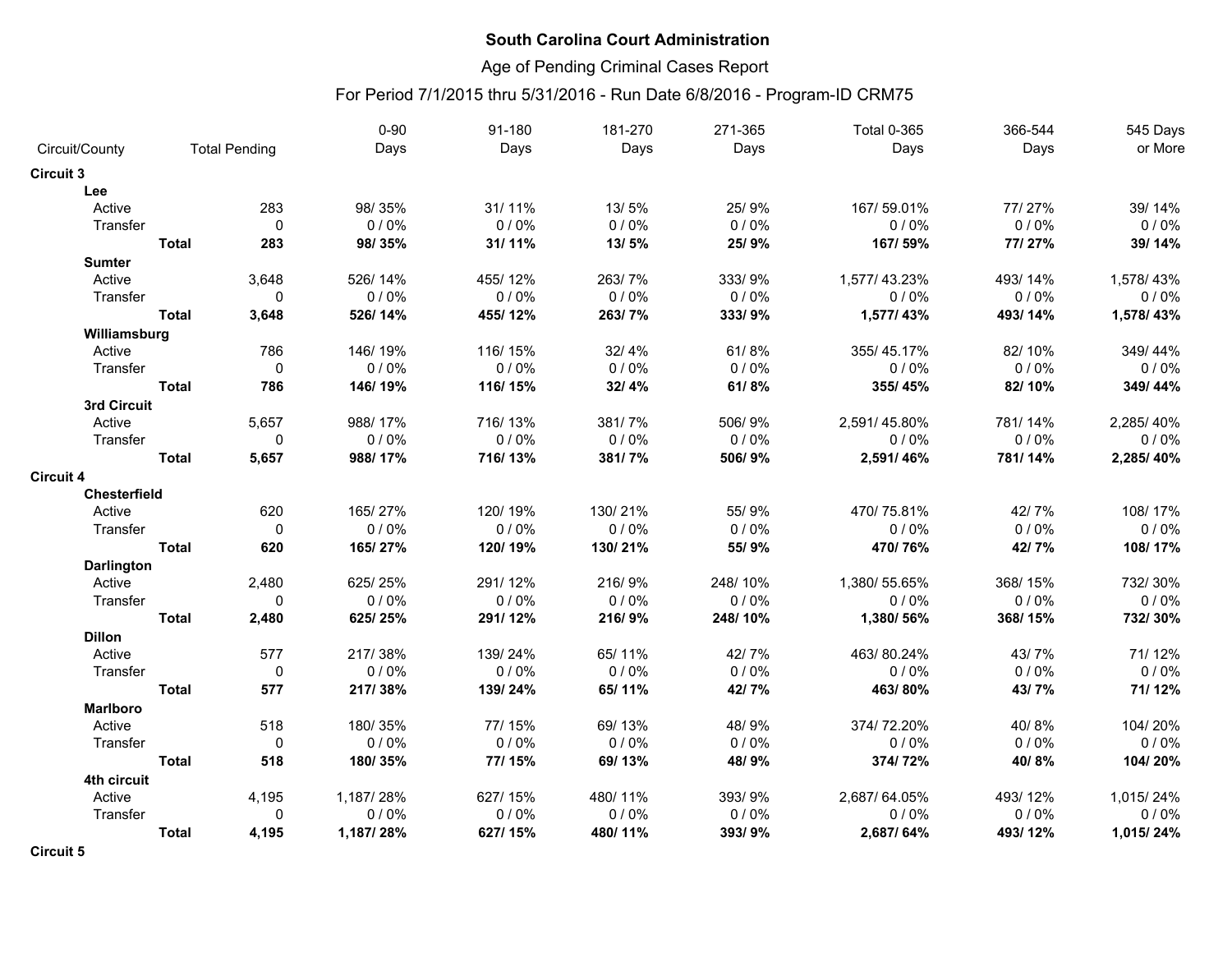# Age of Pending Criminal Cases Report

|                  |              |                      | $0 - 90$  | 91-180    | 181-270   | 271-365 | <b>Total 0-365</b> | 366-544   | 545 Days  |
|------------------|--------------|----------------------|-----------|-----------|-----------|---------|--------------------|-----------|-----------|
| Circuit/County   |              | <b>Total Pending</b> | Days      | Days      | Days      | Days    | Days               | Days      | or More   |
| <b>Circuit 5</b> |              |                      |           |           |           |         |                    |           |           |
| Kershaw          |              |                      |           |           |           |         |                    |           |           |
| Active           |              | 1,409                | 352/25%   | 260/18%   | 159/11%   | 156/11% | 927/65.79%         | 173/12%   | 309/22%   |
| Transfer         |              | $\overline{1}$       | 0/0%      | 1/100%    | 0/0%      | 0/0%    | 1/100%             | 0/0%      | 0/0%      |
|                  | <b>Total</b> | 1,410                | 352/25%   | 261/19%   | 159/11%   | 156/11% | 928/66%            | 173/12%   | 309/22%   |
| <b>Richland</b>  |              |                      |           |           |           |         |                    |           |           |
| Active           |              | 8,196                | 2,017/25% | 1,380/17% | 1,004/12% | 804/10% | 5,205/63.51%       | 1,236/15% | 1,755/21% |
| Transfer         |              | $\mathbf 0$          | 0/0%      | 0/0%      | 0/0%      | 0/0%    | 0/0%               | 0/0%      | 0/0%      |
|                  | <b>Total</b> | 8,196                | 2,017/25% | 1,380/17% | 1,004/12% | 804/10% | 5,205/64%          | 1,236/15% | 1,755/21% |
| 5th circuit      |              |                      |           |           |           |         |                    |           |           |
| Active           |              | 9,605                | 2,369/25% | 1,640/17% | 1,163/12% | 960/10% | 6,132/63.84%       | 1,409/15% | 2,064/21% |
| Transfer         |              | $\overline{1}$       | 0/0%      | 1/100%    | 0/0%      | 0/0%    | 1/100%             | 0/0%      | 0/0%      |
|                  | <b>Total</b> | 9,606                | 2,369/25% | 1,641/17% | 1,163/12% | 960/10% | 6,133/64%          | 1,409/15% | 2,064/21% |
| <b>Circuit 6</b> |              |                      |           |           |           |         |                    |           |           |
| Chester          |              |                      |           |           |           |         |                    |           |           |
| Active           |              | 674                  | 140/21%   | 123/18%   | 110/16%   | 79/12%  | 452/67.06%         | 65/10%    | 157/23%   |
| Transfer         |              | $\mathbf 0$          | 0/0%      | 0/0%      | 0/0%      | 0/0%    | 0/0%               | 0/0%      | 0/0%      |
|                  | <b>Total</b> | 674                  | 140/21%   | 123/18%   | 110/16%   | 79/12%  | 452/67%            | 65/10%    | 157/23%   |
| <b>Fairfield</b> |              |                      |           |           |           |         |                    |           |           |
| Active           |              | 575                  | 128/22%   | 81/14%    | 45/8%     | 84/15%  | 338/58.78%         | 56/10%    | 181/31%   |
| Transfer         |              | $\mathbf 0$          | 0/0%      | 0/0%      | 0/0%      | 0/0%    | 0/0%               | 0/0%      | 0/0%      |
|                  | <b>Total</b> | 575                  | 128/22%   | 81/14%    | 45/8%     | 84/15%  | 338/59%            | 56/10%    | 181/31%   |
| Lancaster        |              |                      |           |           |           |         |                    |           |           |
| Active           |              | 3,076                | 235/8%    | 383/12%   | 402/13%   | 293/10% | 1,313/42.69%       | 329/11%   | 1,434/47% |
| Transfer         |              | $\mathbf 0$          | 0/0%      | 0/0%      | 0/0%      | 0/0%    | 0/0%               | $0/0\%$   | 0/0%      |
|                  | <b>Total</b> | 3,076                | 235/8%    | 383/12%   | 402/13%   | 293/10% | 1,313/43%          | 329/11%   | 1,434/47% |
| 6th circuit      |              |                      |           |           |           |         |                    |           |           |
| Active           |              | 4,325                | 503/12%   | 587/14%   | 557/13%   | 456/11% | 2,103/48.62%       | 450/10%   | 1,772/41% |
| Transfer         |              | $\mathbf 0$          | 0/0%      | 0/0%      | 0/0%      | 0/0%    | 0/0%               | 0/0%      | 0/0%      |
|                  | <b>Total</b> | 4,325                | 503/12%   | 587/14%   | 557/13%   | 456/11% | 2,103/49%          | 450/10%   | 1,772/41% |
| <b>Circuit 7</b> |              |                      |           |           |           |         |                    |           |           |
| <b>Cherokee</b>  |              |                      |           |           |           |         |                    |           |           |
| Active           |              | 1,352                | 475/35%   | 230/17%   | 187/14%   | 177/13% | 1,069/79.07%       | 174/13%   | 109/8%    |
| Transfer         |              | $\mathbf{0}$         | 0/0%      | 0/0%      | 0/0%      | 0/0%    | 0/0%               | 0/0%      | 0/0%      |
|                  | <b>Total</b> | 1,352                | 475/35%   | 230/17%   | 187/14%   | 177/13% | 1,069/79%          | 174/13%   | 109/8%    |
| Spartanburg      |              |                      |           |           |           |         |                    |           |           |
| Active           |              | 5,817                | 2,024/35% | 1,442/25% | 1,010/17% | 601/10% | 5,077/87.28%       | 406/7%    | 334/6%    |
| Transfer         |              | $\mathbf 0$          | 0/0%      | 0/0%      | 0/0%      | 0/0%    | 0/0%               | 0/0%      | 0/0%      |
|                  | <b>Total</b> | 5,817                | 2,024/35% | 1,442/25% | 1,010/17% | 601/10% | 5,077/87%          | 406/7%    | 334/6%    |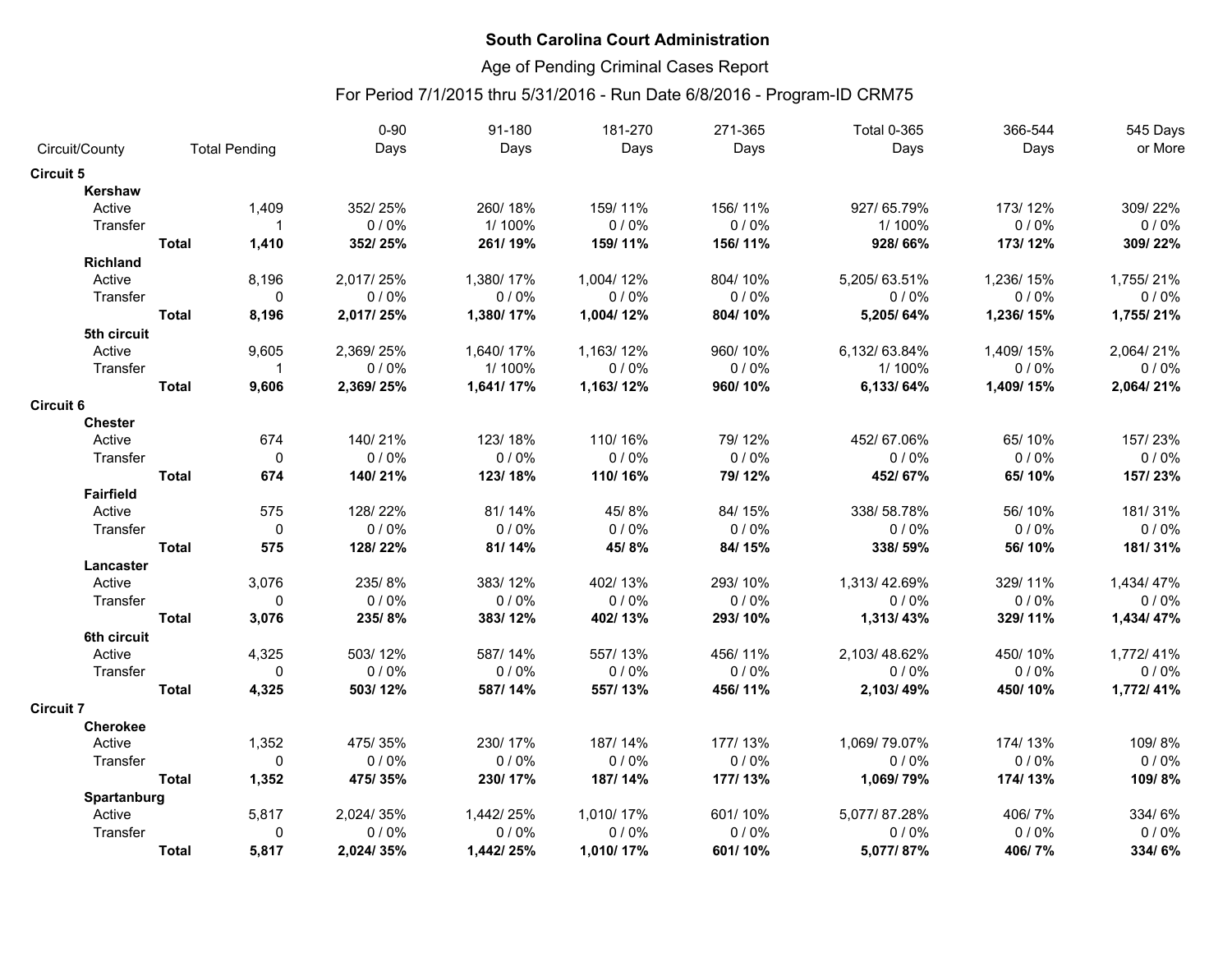### Age of Pending Criminal Cases Report

|                   |              |                      | $0 - 90$  | 91-180    | 181-270    | 271-365   | <b>Total 0-365</b> | 366-544   | 545 Days  |
|-------------------|--------------|----------------------|-----------|-----------|------------|-----------|--------------------|-----------|-----------|
| Circuit/County    |              | <b>Total Pending</b> | Days      | Days      | Days       | Days      | Days               | Days      | or More   |
| <b>Circuit 7</b>  |              |                      |           |           |            |           |                    |           |           |
| 7th circuit       |              |                      |           |           |            |           |                    |           |           |
| Active            |              | 7,169                | 2,499/35% | 1,672/23% | 1,197/17%  | 778/11%   | 6,146/85.73%       | 580/8%    | 443/6%    |
| Transfer          |              | $\mathbf 0$          | 0/0%      | 0/0%      | 0/0%       | 0/0%      | 0/0%               | 0/0%      | 0/0%      |
|                   | <b>Total</b> | 7,169                | 2,499/35% | 1,672/23% | 1,197/17%  | 778/11%   | 6,146/86%          | 580/8%    | 443/6%    |
| <b>Circuit 8</b>  |              |                      |           |           |            |           |                    |           |           |
| <b>Abbeville</b>  |              |                      |           |           |            |           |                    |           |           |
| Active            |              | 694                  | 129/19%   | 115/17%   | 114/16%    | 73/11%    | 431/62.10%         | 104/15%   | 159/23%   |
| Transfer          |              | $\mathbf{0}$         | 0/0%      | 0/0%      | 0/0%       | 0/0%      | 0/0%               | 0/0%      | 0/0%      |
|                   | <b>Total</b> | 694                  | 129/19%   | 115/17%   | 114/16%    | 73/11%    | 431/62%            | 104/15%   | 159/23%   |
| Greenwood         |              |                      |           |           |            |           |                    |           |           |
| Active            |              | 3,176                | 700/22%   | 526/17%   | 365/11%    | 312/10%   | 1,903/59.92%       | 460/14%   | 813/26%   |
| Transfer          |              | $\mathbf 0$          | 0/0%      | 0/0%      | 0/0%       | $0/0\%$   | 0/0%               | 0/0%      | 0/0%      |
|                   | <b>Total</b> | 3,176                | 700/22%   | 526/17%   | 365/11%    | 312/10%   | 1,903/60%          | 460/14%   | 813/26%   |
| <b>Laurens</b>    |              |                      |           |           |            |           |                    |           |           |
| Active            |              | 4,641                | 613/13%   | 483/10%   | 361/8%     | 461/10%   | 1,918/41.33%       | 640/14%   | 2,083/45% |
| Transfer          |              | $\mathbf{0}$         | 0/0%      | 0/0%      | 0/0%       | 0/0%      | 0/0%               | 0/0%      | 0/0%      |
|                   | <b>Total</b> | 4,641                | 613/13%   | 483/10%   | 361/8%     | 461/10%   | 1,918/41%          | 640/14%   | 2,083/45% |
| <b>Newberry</b>   |              |                      |           |           |            |           |                    |           |           |
| Active            |              | 875                  | 211/24%   | 157/18%   | 119/14%    | 114/13%   | 601/68.69%         | 50/6%     | 224/26%   |
| Transfer          |              | $\mathbf 0$          | 0/0%      | 0/0%      | 0/0%       | 0/0%      | $0/0\%$            | 0/0%      | 0/0%      |
|                   | <b>Total</b> | 875                  | 211/24%   | 157/18%   | 119/14%    | 114/13%   | 601/69%            | 50/6%     | 224/26%   |
| 8th circuit       |              |                      |           |           |            |           |                    |           |           |
| Active            |              | 9,386                | 1,653/18% | 1,281/14% | 959/10%    | 960/10%   | 4,853/51.70%       | 1,254/13% | 3,279/35% |
| Transfer          |              | $\mathbf{0}$         | 0/0%      | 0/0%      | 0/0%       | 0/0%      | 0/0%               | 0/0%      | 0/0%      |
|                   | <b>Total</b> | 9,386                | 1,653/18% | 1,281/14% | 959/10%    | 960/10%   | 4,853/52%          | 1,254/13% | 3,279/35% |
| <b>Circuit 9</b>  |              |                      |           |           |            |           |                    |           |           |
| <b>Berkeley</b>   |              |                      |           |           |            |           |                    |           |           |
| Active            |              | 3,588                | 815/23%   | 721/20%   | 642/18%    | 309/9%    | 2,487/69.31%       | 524/15%   | 577/16%   |
| Transfer          |              | $\mathbf{0}$         | 0/0%      | $0/0\%$   | 0/0%       | 0/0%      | 0/0%               | 0/0%      | 0/0%      |
|                   | <b>Total</b> | 3,588                | 815/23%   | 721/20%   | 642/18%    | 309/9%    | 2,487/69%          | 524/15%   | 577/16%   |
| Charleston        |              |                      |           |           |            |           |                    |           |           |
| Active            |              | 9,302                | 2,014/22% | 1,570/17% | 1,424/15%  | 1,171/13% | 6,179/66.43%       | 1,354/15% | 1,769/19% |
| Transfer          |              | $\mathbf 0$          | 0/0%      | 0/0%      | 0/0%       | 0/0%      | 0/0%               | 0/0%      | 0/0%      |
|                   | <b>Total</b> | 9,302                | 2,014/22% | 1,570/17% | 1,424/ 15% | 1,171/13% | 6,179/66%          | 1,354/15% | 1,769/19% |
| 9th circuit       |              |                      |           |           |            |           |                    |           |           |
| Active            |              | 12,890               | 2,829/22% | 2,291/18% | 2,066/16%  | 1,480/11% | 8,666/67.23%       | 1,878/15% | 2,346/18% |
| Transfer          |              | $\mathbf{0}$         | 0/0%      | 0/0%      | 0/0%       | 0/0%      | 0/0%               | 0/0%      | 0/0%      |
|                   | <b>Total</b> | 12,890               | 2,829/22% | 2,291/18% | 2,066/16%  | 1,480/11% | 8,666/67%          | 1,878/15% | 2,346/18% |
| <b>Circuit 10</b> |              |                      |           |           |            |           |                    |           |           |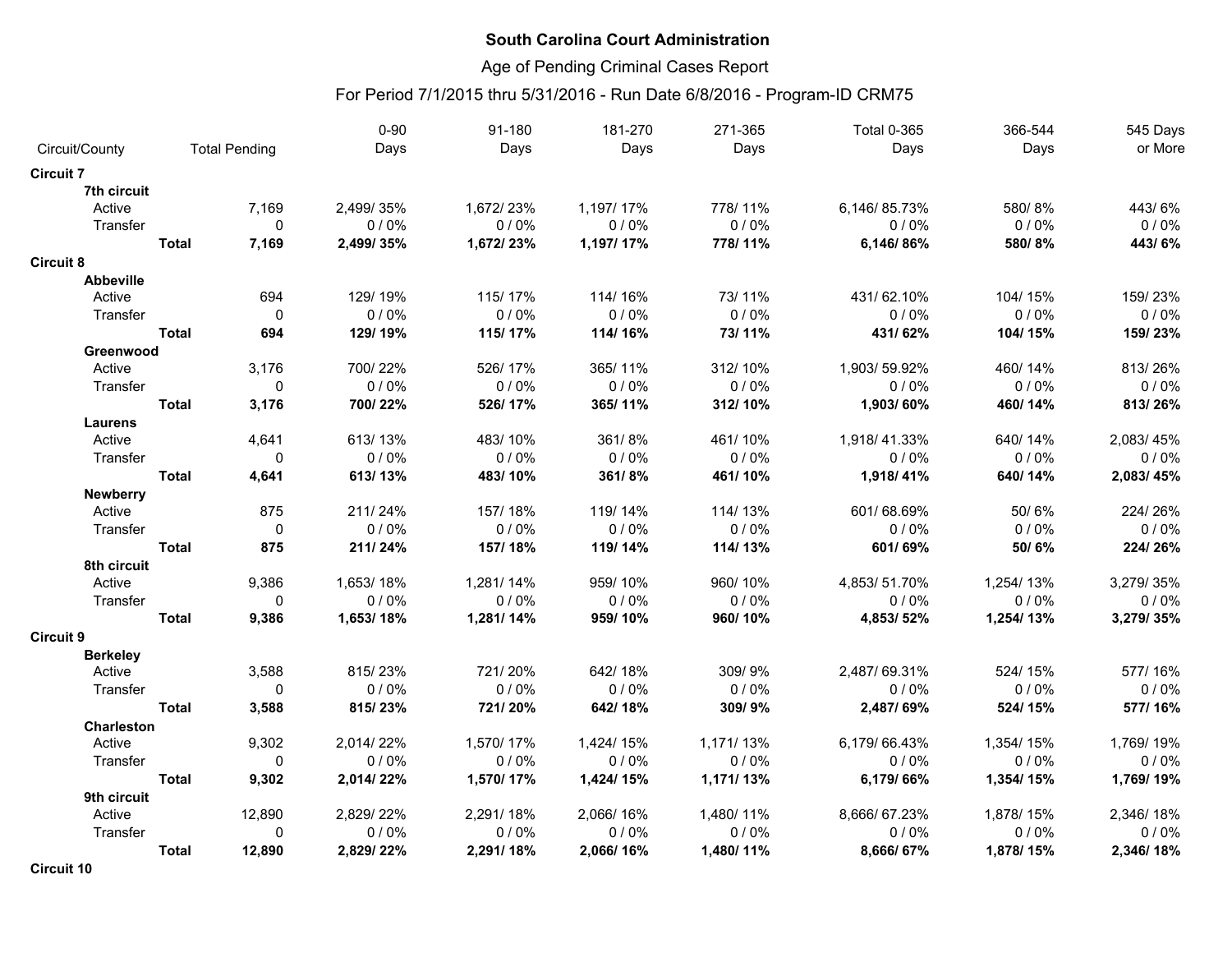# Age of Pending Criminal Cases Report

|                   |              |                      | $0 - 90$  | 91-180    | 181-270 | 271-365 | <b>Total 0-365</b> | 366-544 | 545 Days |
|-------------------|--------------|----------------------|-----------|-----------|---------|---------|--------------------|---------|----------|
| Circuit/County    |              | <b>Total Pending</b> | Days      | Days      | Days    | Days    | Days               | Days    | or More  |
| <b>Circuit 10</b> |              |                      |           |           |         |         |                    |         |          |
| Anderson          |              |                      |           |           |         |         |                    |         |          |
| Active            |              | 3,265                | 1,087/33% | 755/23%   | 516/16% | 406/12% | 2,764/84.66%       | 322/10% | 179/5%   |
| Transfer          |              | $\mathbf 0$          | 0/0%      | 0/0%      | 0/0%    | 0/0%    | 0/0%               | 0/0%    | 0/0%     |
|                   | <b>Total</b> | 3,265                | 1,087/33% | 755/23%   | 516/16% | 406/12% | 2,764/85%          | 322/10% | 179/5%   |
| <b>Oconee</b>     |              |                      |           |           |         |         |                    |         |          |
| Active            |              | 1,887                | 431/23%   | 323/17%   | 310/16% | 211/11% | 1,275/67.57%       | 290/15% | 322/17%  |
| Transfer          |              | $\mathbf 0$          | 0/0%      | 0/0%      | 0/0%    | 0/0%    | 0/0%               | 0/0%    | 0/0%     |
|                   | <b>Total</b> | 1,887                | 431/23%   | 323/17%   | 310/16% | 211/11% | 1,275/68%          | 290/15% | 322/17%  |
| 10th circuit      |              |                      |           |           |         |         |                    |         |          |
| Active            |              | 5,152                | 1,518/29% | 1,078/21% | 826/16% | 617/12% | 4,039/78.40%       | 612/12% | 501/10%  |
| Transfer          |              | $\mathbf 0$          | 0/0%      | 0/0%      | 0/0%    | 0/0%    | 0/0%               | 0/0%    | 0/0%     |
|                   | <b>Total</b> | 5,152                | 1,518/29% | 1,078/21% | 826/16% | 617/12% | 4,039/78%          | 612/12% | 501/10%  |
| <b>Circuit 11</b> |              |                      |           |           |         |         |                    |         |          |
| Edgefield         |              |                      |           |           |         |         |                    |         |          |
| Active            |              | 426                  | 139/33%   | 144/34%   | 49/12%  | 26/6%   | 358/84.04%         | 38/9%   | 30/7%    |
| Transfer          |              | $\mathbf 0$          | 0/0%      | 0/0%      | 0/0%    | 0/0%    | 0/0%               | 0/0%    | 0/0%     |
|                   | <b>Total</b> | 426                  | 139/33%   | 144/34%   | 49/12%  | 26/6%   | 358/84%            | 38/9%   | 30/7%    |
| Lexington         |              |                      |           |           |         |         |                    |         |          |
| Active            |              | 4,798                | 1,353/28% | 1,145/24% | 852/18% | 410/9%  | 3,760/78.37%       | 466/10% | 572/12%  |
| Transfer          |              | $\mathbf 0$          | 0/0%      | 0/0%      | 0/0%    | 0/0%    | 0/0%               | 0/0%    | 0/0%     |
|                   | <b>Total</b> | 4,798                | 1,353/28% | 1,145/24% | 852/18% | 410/9%  | 3,760/78%          | 466/10% | 572/12%  |
| <b>McCormick</b>  |              |                      |           |           |         |         |                    |         |          |
| Active            |              | 163                  | 51/31%    | 25/15%    | 27/17%  | 9/6%    | 112/68.71%         | 33/20%  | 18/11%   |
| Transfer          |              | $\mathbf 0$          | 0/0%      | 0/0%      | 0/0%    | 0/0%    | 0/0%               | 0/0%    | 0/0%     |
|                   | <b>Total</b> | 163                  | 51/31%    | 25/15%    | 27/17%  | 9/6%    | 112/69%            | 33/20%  | 18/11%   |
| <b>Saluda</b>     |              |                      |           |           |         |         |                    |         |          |
| Active            |              | 247                  | 44/18%    | 49/20%    | 31/13%  | 28/11%  | 152/61.54%         | 43/17%  | 52/21%   |
| Transfer          |              | $\mathbf 0$          | 0/0%      | 0/0%      | 0/0%    | 0/0%    | 0/0%               | 0/0%    | 0/0%     |
|                   | <b>Total</b> | 247                  | 44/18%    | 49/20%    | 31/13%  | 28/11%  | 152/62%            | 43/17%  | 52/21%   |
| 11th circuit      |              |                      |           |           |         |         |                    |         |          |
| Active            |              | 5,634                | 1,587/28% | 1,363/24% | 959/17% | 473/8%  | 4,382/77.78%       | 580/10% | 672/12%  |
| Transfer          |              | $\mathbf 0$          | 0/0%      | 0/0%      | 0/0%    | 0/0%    | 0/0%               | 0/0%    | 0/0%     |
|                   | <b>Total</b> | 5,634                | 1,587/28% | 1,363/24% | 959/17% | 473/8%  | 4,382/78%          | 580/10% | 672/12%  |
| <b>Circuit 12</b> |              |                      |           |           |         |         |                    |         |          |
| <b>Florence</b>   |              |                      |           |           |         |         |                    |         |          |
| Active            |              | 2,842                | 814/29%   | 644/23%   | 405/14% | 406/14% | 2,269/79.84%       | 365/13% | 208/7%   |
| Transfer          |              | $\mathbf 0$          | 0/0%      | 0/0%      | 0/0%    | 0/0%    | 0/0%               | 0/0%    | 0/0%     |
|                   | <b>Total</b> | 2,842                | 814/29%   | 644/23%   | 405/14% | 406/14% | 2,269/80%          | 365/13% | 208/7%   |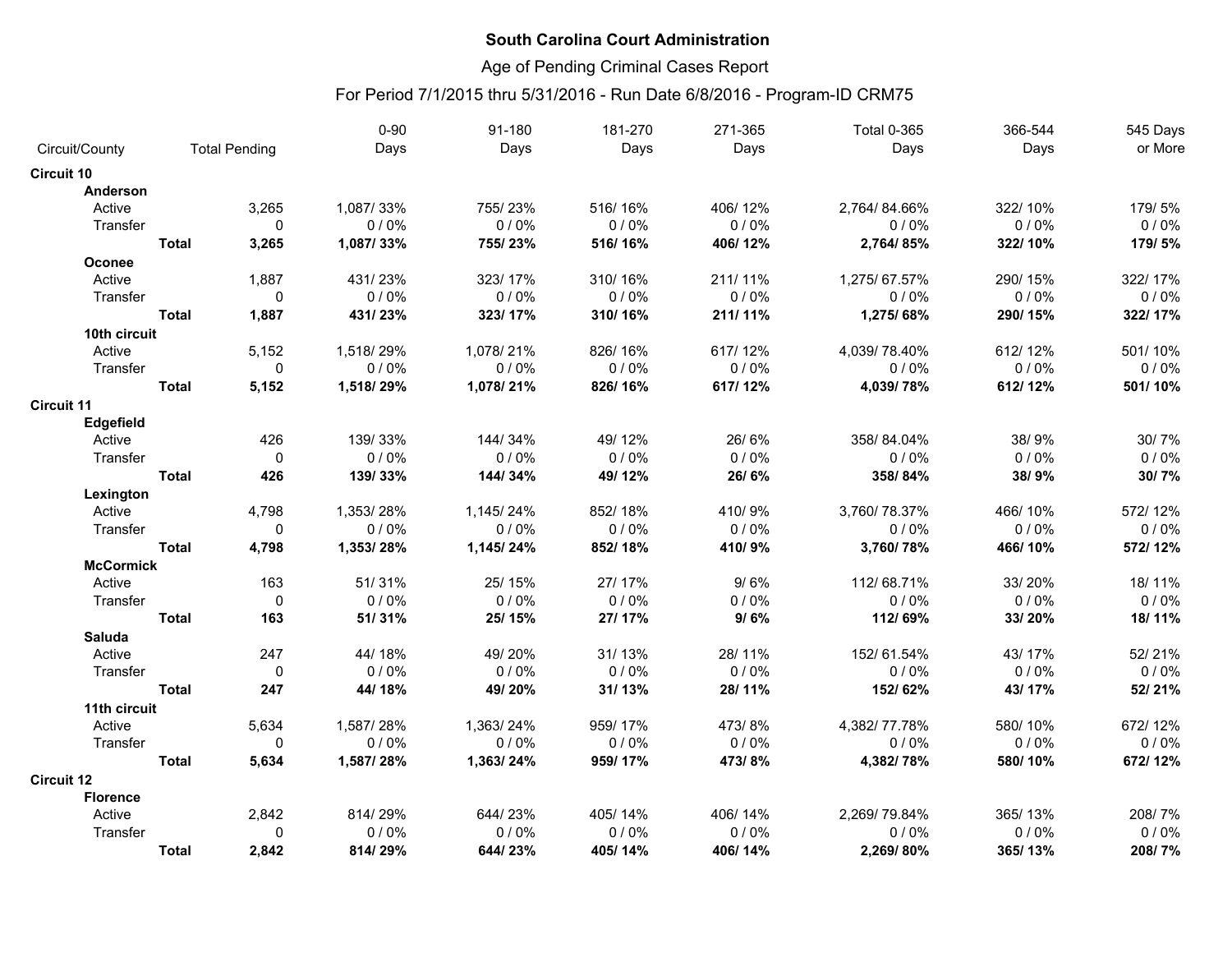# Age of Pending Criminal Cases Report

|                   |              |                      | $0 - 90$  | 91-180    | 181-270   | 271-365   | <b>Total 0-365</b> | 366-544   | 545 Days  |
|-------------------|--------------|----------------------|-----------|-----------|-----------|-----------|--------------------|-----------|-----------|
| Circuit/County    |              | <b>Total Pending</b> | Days      | Days      | Days      | Days      | Days               | Days      | or More   |
| <b>Circuit 12</b> |              |                      |           |           |           |           |                    |           |           |
| <b>Marion</b>     |              |                      |           |           |           |           |                    |           |           |
| Active            |              | 829                  | 178/21%   | 176/21%   | 202/24%   | 104/13%   | 660/79.61%         | 93/11%    | 76/9%     |
| Transfer          |              | $\mathbf{0}$         | 0/0%      | 0/0%      | 0/0%      | 0/0%      | 0/0%               | 0/0%      | 0/0%      |
|                   | <b>Total</b> | 829                  | 178/21%   | 176/21%   | 202/24%   | 104/13%   | 660/80%            | 93/11%    | 76/9%     |
| 12th circuit      |              |                      |           |           |           |           |                    |           |           |
| Active            |              | 3,671                | 992/27%   | 820/22%   | 607/17%   | 510/14%   | 2,929/79.79%       | 458/12%   | 284/8%    |
| Transfer          |              | $\mathbf 0$          | 0/0%      | 0/0%      | 0/0%      | 0/0%      | 0/0%               | 0/0%      | 0/0%      |
|                   | <b>Total</b> | 3,671                | 992/27%   | 820/22%   | 607/17%   | 510/14%   | 2,929/80%          | 458/12%   | 284/8%    |
| <b>Circuit 13</b> |              |                      |           |           |           |           |                    |           |           |
| Greenville        |              |                      |           |           |           |           |                    |           |           |
| Active            |              | 17,118               | 4,206/25% | 2,943/17% | 2,484/15% | 2,322/14% | 11,955/69.84%      | 2,482/14% | 2,681/16% |
| Transfer          |              | 150                  | 6/4%      | 14/9%     | 20/13%    | 18/12%    | 58/38.67%          | 43/29%    | 49/33%    |
|                   | <b>Total</b> | 17,268               | 4,212/24% | 2,957/17% | 2,504/15% | 2,340/14% | 12,013/70%         | 2,525/15% | 2,730/16% |
| <b>Pickens</b>    |              |                      |           |           |           |           |                    |           |           |
| Active            |              | 3,321                | 1,038/31% | 827/25%   | 497/15%   | 364/11%   | 2,726/82.08%       | 250/8%    | 345/10%   |
| Transfer          |              | $\mathbf 0$          | 0/0%      | 0/0%      | 0/0%      | 0/0%      | 0/0%               | 0/0%      | 0/0%      |
|                   | <b>Total</b> | 3,321                | 1,038/31% | 827/25%   | 497/15%   | 364/11%   | 2,726/82%          | 250/8%    | 345/10%   |
| 13th circuit      |              |                      |           |           |           |           |                    |           |           |
| Active            |              | 20,439               | 5,244/26% | 3,770/18% | 2,981/15% | 2,686/13% | 14,681/71.83%      | 2,732/13% | 3,026/15% |
| Transfer          |              | 150                  | 6/4%      | 14/9%     | 20/13%    | 18/12%    | 58/38.67%          | 43/29%    | 49/33%    |
|                   | <b>Total</b> | 20,589               | 5,250/25% | 3,784/18% | 3,001/15% | 2,704/13% | 14,739/72%         | 2,775/13% | 3,075/15% |
| <b>Circuit 14</b> |              |                      |           |           |           |           |                    |           |           |
| <b>Allendale</b>  |              |                      |           |           |           |           |                    |           |           |
| Active            |              | 293                  | 56/19%    | 36/12%    | 44/15%    | 79/27%    | 215/73.38%         | 43/15%    | 35/12%    |
| Transfer          |              | $\mathbf 0$          | 0/0%      | 0/0%      | 0/0%      | 0/0%      | 0/0%               | 0/0%      | 0/0%      |
|                   | <b>Total</b> | 293                  | 56/19%    | 36/12%    | 44/ 15%   | 79/27%    | 215/73%            | 43/15%    | 35/12%    |
| <b>Beaufort</b>   |              |                      |           |           |           |           |                    |           |           |
| Active            |              | 2,069                | 577/28%   | 422/20%   | 311/15%   | 237/11%   | 1,547/74.77%       | 260/13%   | 262/13%   |
| Transfer          |              | $\Omega$             | $0/0\%$   | 0/0%      | 0/0%      | 0/0%      | 0/0%               | 0/0%      | 0/0%      |
|                   | <b>Total</b> | 2,069                | 577/28%   | 422/20%   | 311/15%   | 237/11%   | 1,547/75%          | 260/13%   | 262/13%   |
| Colleton          |              |                      |           |           |           |           |                    |           |           |
| Active            |              | 1,109                | 148/13%   | 168/15%   | 179/16%   | 193/17%   | 688/62.04%         | 205/18%   | 216/19%   |
| Transfer          |              | $\mathbf{0}$         | 0/0%      | 0/0%      | 0/0%      | 0/0%      | 0/0%               | 0/0%      | 0/0%      |
|                   | <b>Total</b> | 1,109                | 148/13%   | 168/15%   | 179/16%   | 193/17%   | 688/62%            | 205/18%   | 216/19%   |
| <b>Hampton</b>    |              |                      |           |           |           |           |                    |           |           |
| Active            |              | 554                  | 122/22%   | 72/13%    | 98/18%    | 84/15%    | 376/67.87%         | 89/16%    | 89/16%    |
| Transfer          |              | $\mathbf 0$          | 0/0%      | 0/0%      | 0/0%      | 0/0%      | 0/0%               | 0/0%      | 0/0%      |
|                   | <b>Total</b> | 554                  | 122/22%   | 72/13%    | 98/18%    | 84/15%    | 376/68%            | 89/16%    | 89/16%    |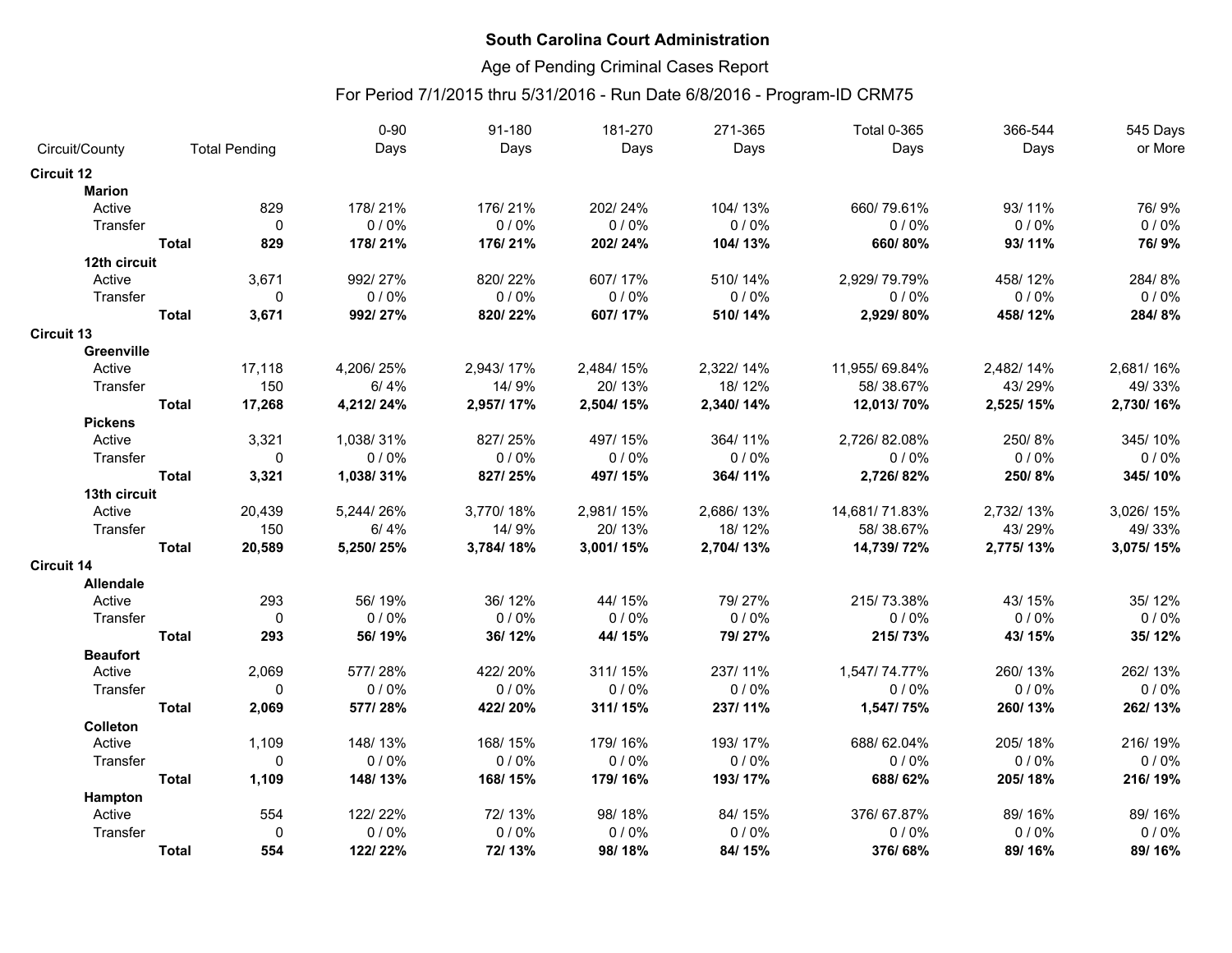### Age of Pending Criminal Cases Report

|                   |                      |             | $0 - 90$  | 91-180    | 181-270 | 271-365 | <b>Total 0-365</b> | 366-544 | 545 Days |
|-------------------|----------------------|-------------|-----------|-----------|---------|---------|--------------------|---------|----------|
| Circuit/County    | <b>Total Pending</b> |             | Days      | Days      | Days    | Days    | Days               | Days    | or More  |
| Circuit 14        |                      |             |           |           |         |         |                    |         |          |
| Jasper            |                      |             |           |           |         |         |                    |         |          |
| Active            |                      | 544         | 141/26%   | 121/22%   | 84/15%  | 77/14%  | 423/77.76%         | 50/9%   | 71/13%   |
| Transfer          |                      | $\mathbf 0$ | 0/0%      | 0/0%      | 0/0%    | 0/0%    | 0/0%               | 0/0%    | 0/0%     |
|                   | <b>Total</b>         | 544         | 141/26%   | 121/22%   | 84/15%  | 77/14%  | 423/78%            | 50/9%   | 71/13%   |
| 14th circuit      |                      |             |           |           |         |         |                    |         |          |
| Active            |                      | 4,569       | 1,044/23% | 819/18%   | 716/16% | 670/15% | 3,249/71.11%       | 647/14% | 673/15%  |
| Transfer          |                      | $\mathbf 0$ | $0/0\%$   | 0/0%      | $0/0\%$ | 0/0%    | 0/0%               | 0/0%    | $0/0\%$  |
|                   | <b>Total</b>         | 4,569       | 1,044/23% | 819/18%   | 716/16% | 670/15% | 3,249/71%          | 647/14% | 673/15%  |
| <b>Circuit 15</b> |                      |             |           |           |         |         |                    |         |          |
| Georgetown        |                      |             |           |           |         |         |                    |         |          |
| Active            |                      | 1,320       | 306/23%   | 255/19%   | 178/13% | 170/13% | 909/68.86%         | 138/10% | 273/21%  |
| Transfer          |                      | $\mathbf 0$ | 0/0%      | 0/0%      | 0/0%    | 0/0%    | 0/0%               | 0/0%    | 0/0%     |
|                   | <b>Total</b>         | 1,320       | 306/23%   | 255/19%   | 178/13% | 170/13% | 909/69%            | 138/10% | 273/21%  |
| <b>Horry</b>      |                      |             |           |           |         |         |                    |         |          |
| Active            |                      | 5,097       | 1,916/38% | 1,005/20% | 752/15% | 526/10% | 4,199/82.38%       | 520/10% | 378/7%   |
| Transfer          |                      | $\mathbf 0$ | 0/0%      | 0/0%      | 0/0%    | 0/0%    | 0/0%               | 0/0%    | 0/0%     |
|                   | <b>Total</b>         | 5,097       | 1,916/38% | 1,005/20% | 752/15% | 526/10% | 4,199/82%          | 520/10% | 378/7%   |
| 15th circuit      |                      |             |           |           |         |         |                    |         |          |
| Active            |                      | 6,417       | 2,222/35% | 1,260/20% | 930/14% | 696/11% | 5,108/79.60%       | 658/10% | 651/10%  |
| Transfer          |                      | $\mathbf 0$ | 0/0%      | 0/0%      | 0/0%    | 0/0%    | 0/0%               | 0/0%    | 0/0%     |
|                   | <b>Total</b>         | 6,417       | 2,222/35% | 1,260/20% | 930/14% | 696/11% | 5,108/80%          | 658/10% | 651/10%  |
| <b>Circuit 16</b> |                      |             |           |           |         |         |                    |         |          |
| <b>Union</b>      |                      |             |           |           |         |         |                    |         |          |
| Active            |                      | 945         | 352/37%   | 236/25%   | 176/19% | 108/11% | 872/92.28%         | 61/6%   | 12/1%    |
| Transfer          |                      | $\mathbf 0$ | 0/0%      | 0/0%      | 0/0%    | 0/0%    | 0/0%               | $0/0\%$ | 0/0%     |
|                   | <b>Total</b>         | 945         | 352/37%   | 236/25%   | 176/19% | 108/11% | 872/92%            | 61/6%   | 12/1%    |
|                   |                      |             |           |           |         |         |                    |         |          |
| York<br>Active    |                      | 3,853       | 1,756/46% | 945/25%   | 542/14% | 394/10% | 3,637/94.39%       | 153/4%  | 63/2%    |
| Transfer          |                      | $\mathbf 0$ | 0/0%      | 0/0%      | 0/0%    | 0/0%    | 0/0%               | 0/0%    | 0/0%     |
|                   | <b>Total</b>         | 3,853       | 1,756/46% | 945/25%   | 542/14% | 394/10% | 3,637/94%          | 153/4%  | 63/2%    |
|                   |                      |             |           |           |         |         |                    |         |          |
| 16th circuit      |                      |             |           |           |         | 502/10% |                    |         |          |
| Active            |                      | 4,798       | 2,108/44% | 1,181/25% | 718/15% |         | 4,509/93.98%       | 214/4%  | 75/2%    |
| Transfer          |                      | 0           | 0/0%      | 0/0%      | 0/0%    | 0/0%    | 0/0%               | 0/0%    | $0/0\%$  |
|                   | <b>Total</b>         | 4,798       | 2,108/44% | 1,181/25% | 718/15% | 502/10% | 4,509/94%          | 214/4%  | 75/2%    |
| <b>Grand Jury</b> |                      |             |           |           |         |         |                    |         |          |
| Active            |                      | 48          | 0/0%      | 0/0%      | 0/0%    | 0/0%    | 0/0%               | $0/0\%$ | 48/100%  |
| Transfer          |                      | $\mathbf 0$ | $0/0\%$   | $0/0\%$   | 0/0%    | 0/0%    | 0/0%               | 0/0%    | 0/0%     |
|                   | <b>Total</b>         | 48          | 0/0%      | 0/0%      | 0/0%    | 0/0%    | 0/0%               | 0/0%    | 48/100%  |
| <b>Statewide</b>  |                      |             |           |           |         |         |                    |         |          |